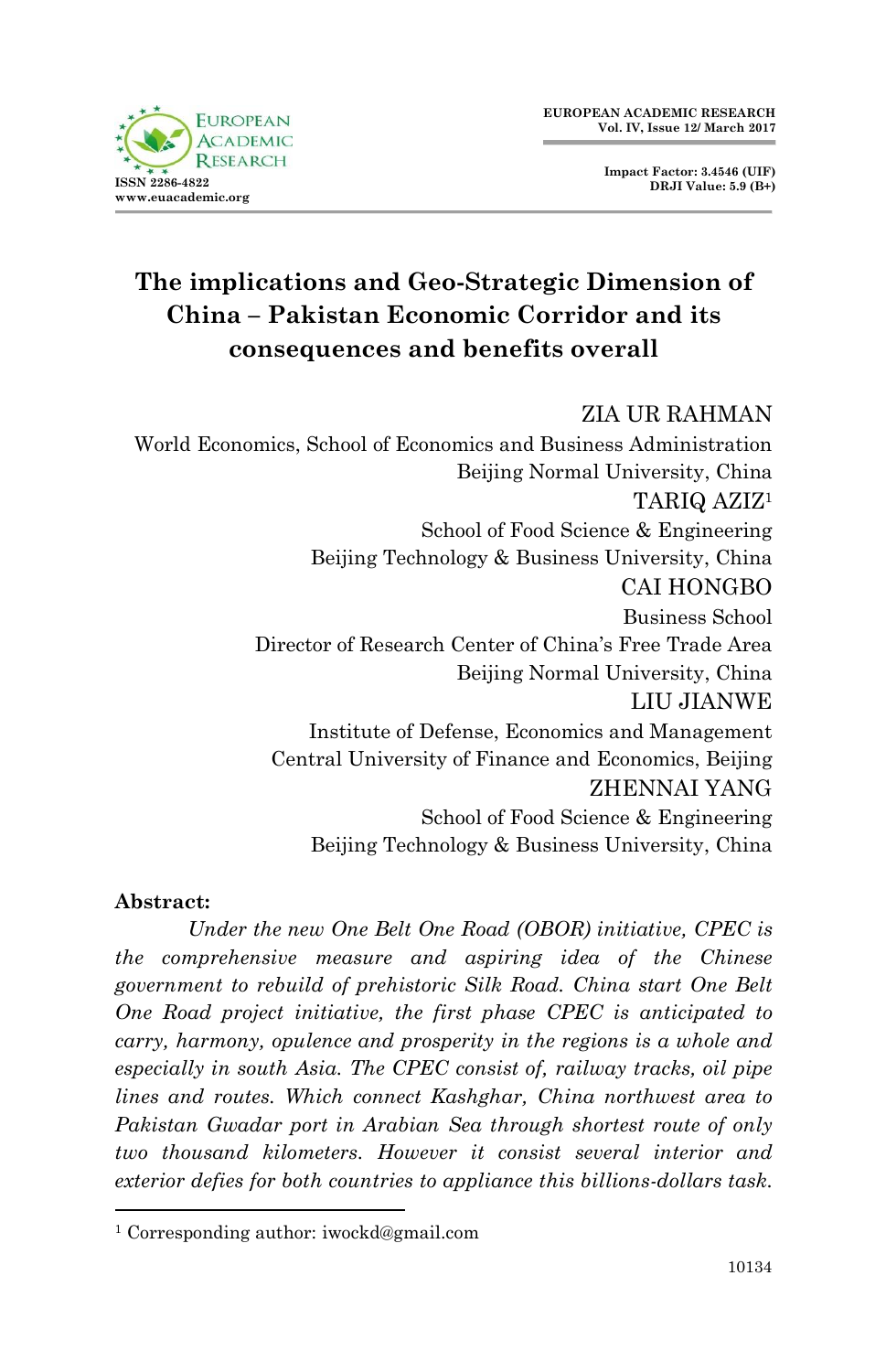*Once this project is being fulfilled it will change the fortune of Pakistan. This Project will make also Pakistan to become develop, prosperous and advance in infrastructure and will boost the economic situation and international trade, local connectivity, overawed energy crunches, and will arise the person to person contacts between peoples in both nations. China has a great implication from CPEC as well, and reflects its a "leading project" due to CPEC they will get access via a shortest route to African, European and Middle Eastern countries. The international trade and markets of china will be robust and enhanced furthermore. This paper inspects the hurdles and challenges and also the benefits related to accomplishment of CPEC for both China and Pakistan. This paper investigates the background of the project that what it contains. Now a question arises what's CPEC perspective? This paper will point out the impediments and challenges to this vital project and how will these countries handle it. China and Pakistan have to cope with that hurdles to completely understand the main aims of CPEC which is vital to the strategy of revitalizing ancient Silk Road, Founding the new one built one road for local, worldwide, business and trade association by building maritime routes, modern roads, energy, pipelines and much more grounded on by the idea of win-win situation.* 

**Key words**: Pakistan, China, Economic corridor, regional integration, geo-strategic dimension, Technical & Technological Cooperation, Infrastructure & development.

### **INTRODUCTION:**

In coming decades it is hoped that Pakistan will be a hot destination for international investors due to its strategic location and higher percentage of youth in the population that can drive the country towards progress faster than ever before. Pakistan, one of the 6<sup>th</sup> populous country on the earth with an average middle-class sixty millions consumer, trainable labor force and beside that one of the fast rising emergent marketplace. The regularity milieu of Pakistan is being one of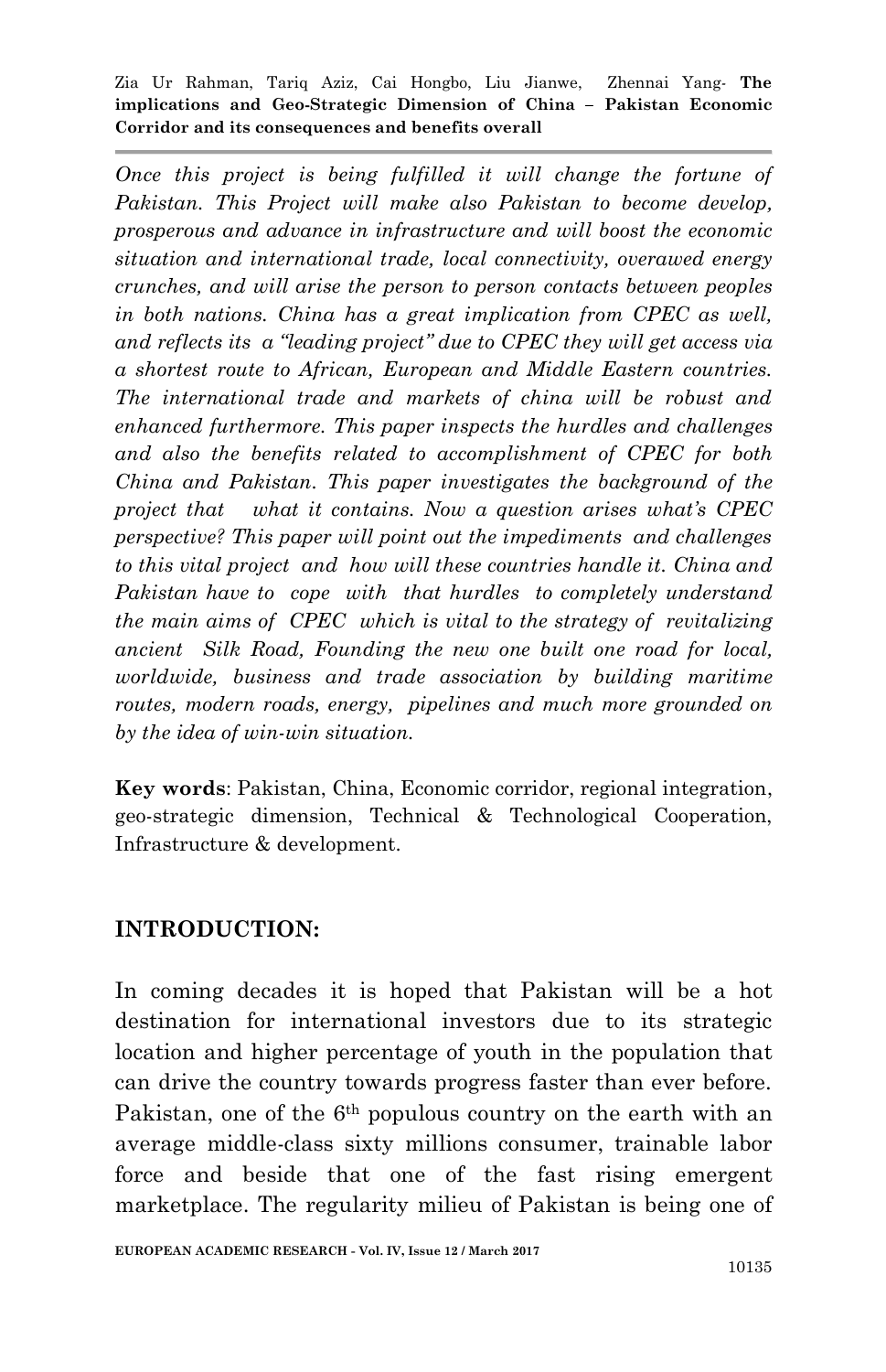the best investor-friendly on globe. Like others countries there is no limitations on foreign possession as like currency exchange conversion, return of incomes and profit or hiring of expats. Pakistan have At the Present considerable chances in devalued resources and corporations, and dynamic privatize initiative, huge infrastructure associated ventures schemes and investment projects particularly underneath CPEC. After cold war ending, the interdependence and globalization got stimulus. The geo strategic urgencies permit countries to acquire assistances from economic interaction and cooperate in handling their economics and socio political challenges and interest. As a consequence, mutual dependence between countries enlarged the states have now started to raise their political and diplomatic relationships with one another on the foundation of their geo-strategic benefits. Similarly, China and Pakistan, who are thought "iron brothers" both are diplomatic and strategic allies in the Region considered to expand their association in wider range both the traditional time-tested friends also sense the essential to surge and advance joint economic relationship<sup>2</sup> .

China Pakistan Economics Corridor is essential and advantageous project which achieves the aims and benefits for China and Pakistan jointly. It's anticipated also that will improve fiscal and economics collaboration among many actors in the region who involved in it, for mutual growth and development. While explaining the importance of CPEC, President Jinping said, "CPEC is essential point of our combined struggles to attain joint improvement and development, we have to initiative this project to drive our pragmatic collaboration, emphasis essentially on Gwadar Port, energy, infrastructure development, and industrial

Impact of CPEC on regional and extra regional actors" Dr. Khalid Manzoor Butt and Anam Abid Butt Journal of Political Science XXXIII (2015) GC University Lahore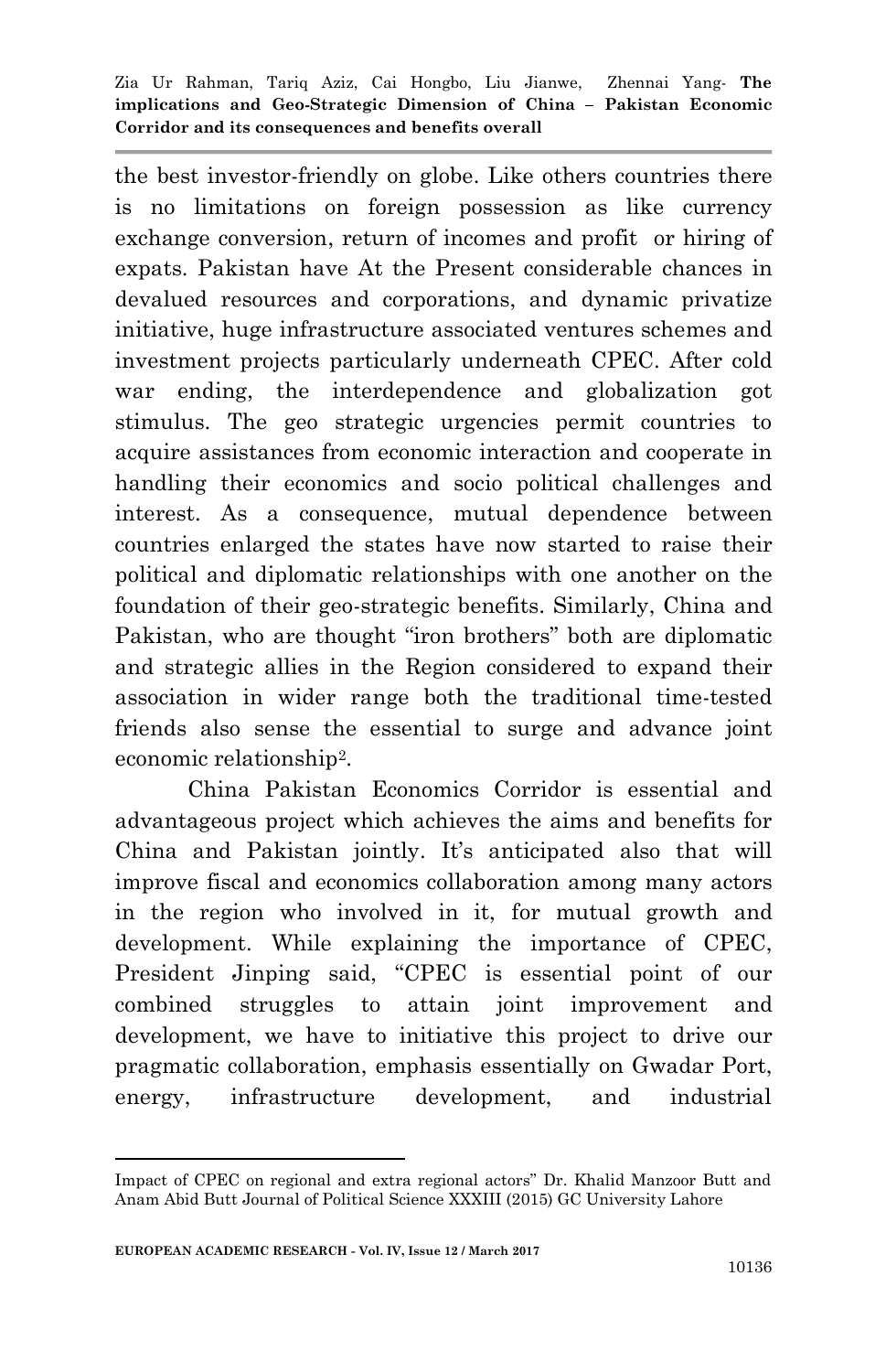cooperation."<sup>3</sup> Beyond its significance for our nations, the aspiring project will also unite the other states in the region as well. As this project consist of infrastructures like transportations, highways and maritime routes, consequently it would have ultimately vast influence on all adjacent states whom comes to join. While showing their desire to spread the benefits of CPEC.

President Jinping further said, "The arrangement and plan of the CPEC will prosperous and cover Pakistan is a whole while the benefits will also spread others states as well in the regions."<sup>4</sup> No doubt, CPEC is a geostrategic plan which can become an economic blessing for the whole region, yet some regional and extra-regional actors are irritating and may view this project as dangerous for their political and strategic interests. April 2015 which can be considered is a historic year, President of China Xi Jinping visit to Pakistan and made a huge push in this regard, PM Nawaz Sharif and President Xi signed 51 agreements and memorandums of understanding (MOUs) worth US \$46 billion which is equal about 20% annually to Gross Domestic Products of Pakistan, one of the largest outward investment by China in Pakistan. This project as a confirmation and prolongation to the increasing mutual friendship bonds among China and Pakistan.

<sup>3</sup>Text of President Jinping"s Speech to the Parliament in Pakistan," April 21, 2015, *[http://issi.org.pk/wpc](http://issi.org.pk/wp)ontent/uploads/2015/07/PakChinaYear\_of\_Friendly\_Exchange \_Doc-1.docx.pdf.* 4Ibid.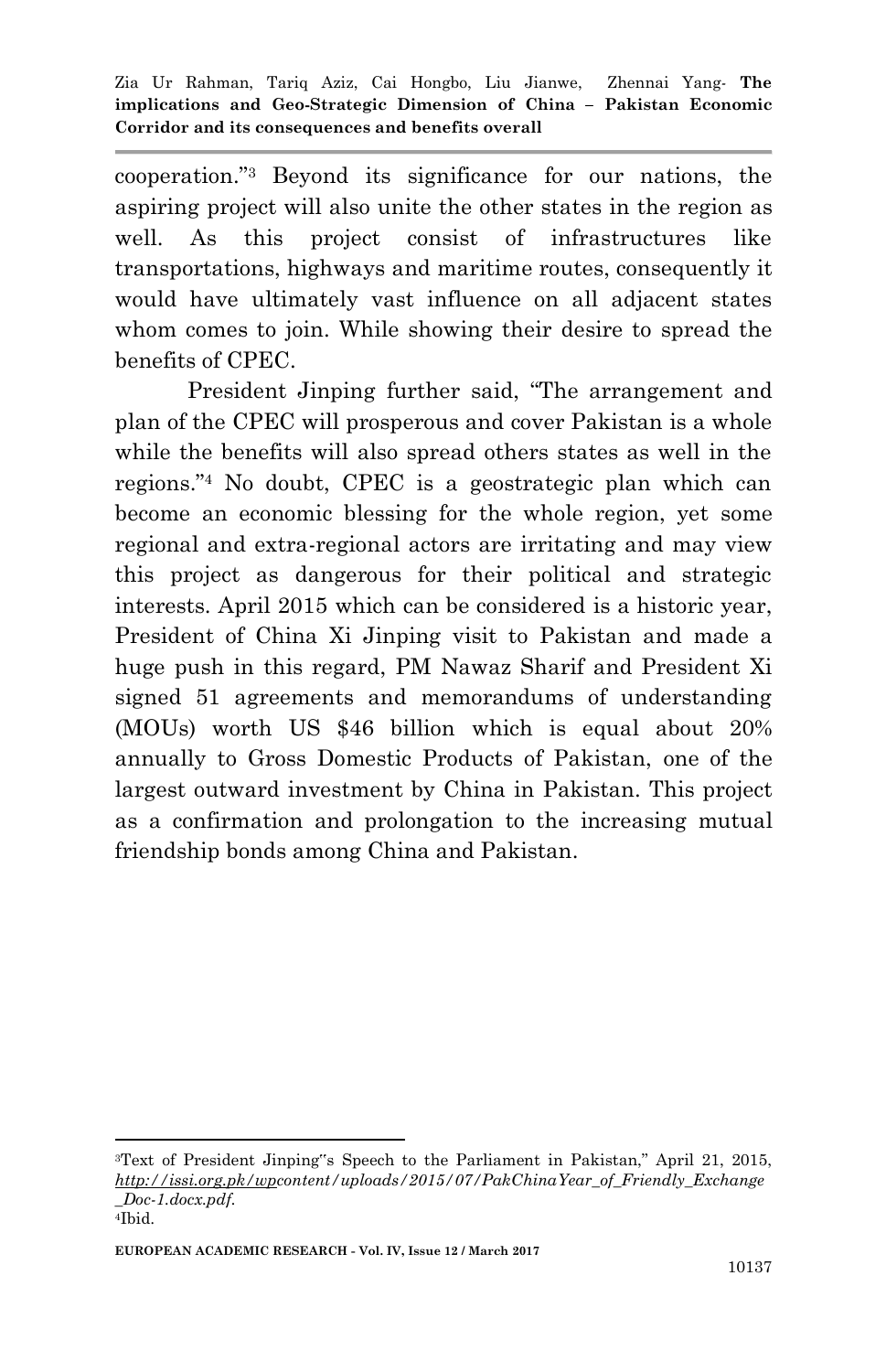

https://www.google.com/search?q=Maps+of+Pak-Source: China+economic+corridor&ie=utf-8&oe=utf-8

It is well-shaped idea and thriving project, to release the development and significant collaboration among China and Pakistan and also aimed at the advantage of China and Western, Central and South Asian nations. Founded on the concept of win-win situation, this study will focus on the subtleties of the economic corridor by answering these questions:

- a. What concern and challenges are associated to CPEC accomplishment?
- b. Is it having a win-win situation for both countries?
- c. What are the perspectives associated and who will be the partners to join CPEC?
- d. What is the future prospects associated with CPEC and what is its strategic implication?
- e. What are the Impacts and consequences of CPEC on Regional and Extra-Regional Actors?

The China-Pak economic corridor is regarded quite useful for the countries involved in it not only but as well also for the whole region. Inter-Regional connection and development is the main aim of it. Moreover, the land locked Central Asian states and Afghanistan will become close to Arabian Sea underneath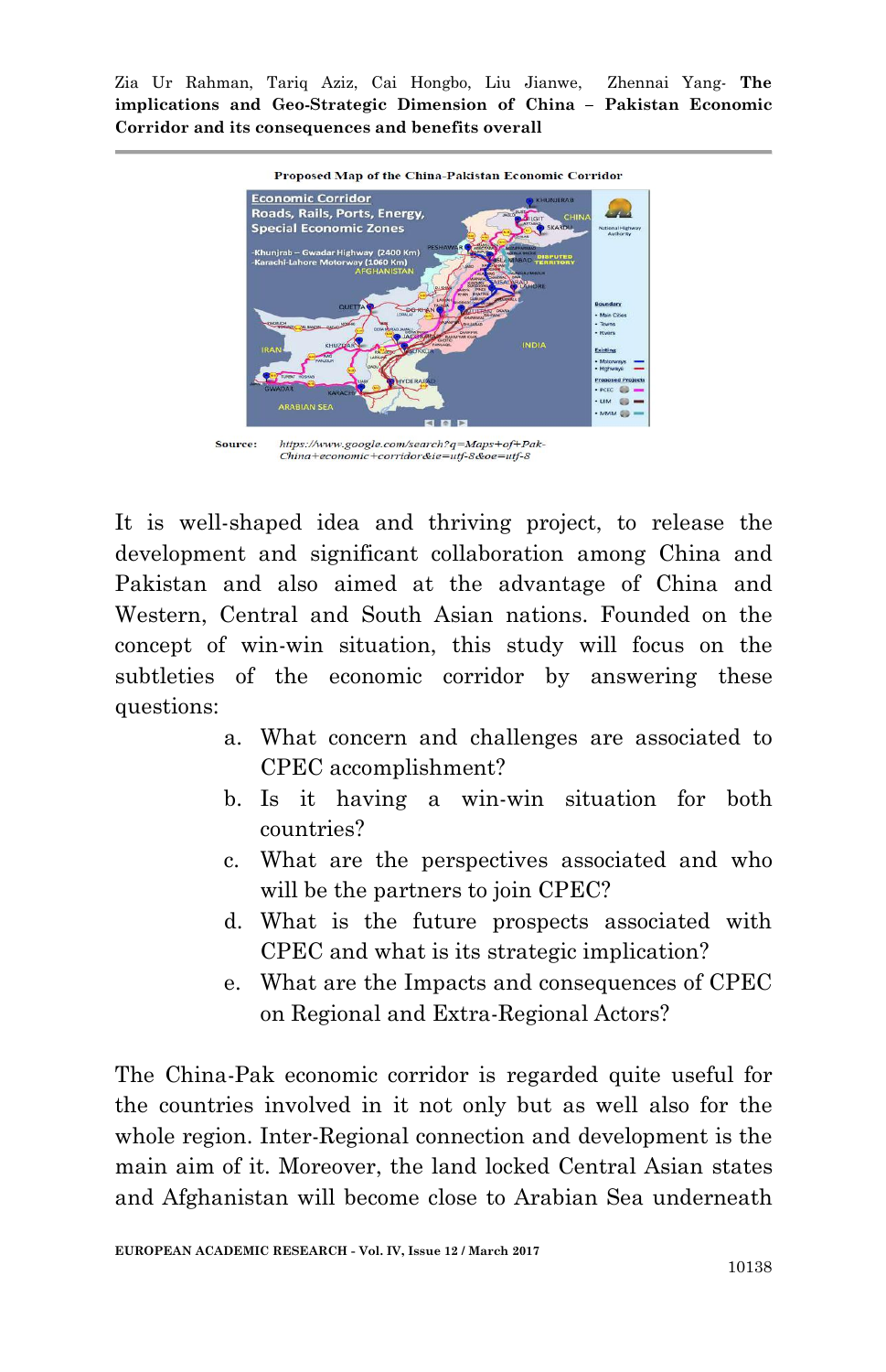the operation of China-Pak economic corridor .It would demonstrate to grab the threat of violence and terror from the area, which is a main danger to the safety and constancy of the area. Besides, the development of Pakistan under economic corridor, it seems a hope for the enhancement of Pakistan and India relations. Similarly, there is chance of constancy in Afghanistan, since China would easily access and invest in Afghanistan through the stability and improved infrastructure of Pakistan. PM of Pakistan Nawaz Sharif consider it as a "Game-Changer" and "Corridor to Peace" for the area. China will also acquire a chance to advance and develop its backward province "Xinjiang" of the Northwest.

China realizes US "axle to Asia" strategy contrast to its main securities, and has opinion that United State wants to impede his development and growth by increasing collaboration and creating coalition with emerging powers like India, North Korea, Malaysia, Singapore, and other East Asian nations hence that it can preserve its sovereignty and domination in the South Pacific region. Additional China perspective is to find a substitute to Strait of Malacca, The South China Maritime, which is being disputed between China and some Southeast Asian states.

The Channel of Malacca attach China through worldwide trade an expansive 12000km maritime route, and also to carriage their goods through transportation to the Xingjian province, the Chinese travel another 3500kms.most of China"s oil and goods, passes over that Channels, whose governor is frequently defied for supremacy by other nations increasing to the 'Malacca disputes'. CPEC reduces the lengthy route to only 2700km across Pakistan. Gwadar port has a capacity of 200000 ton tankers, which grants Pakistan matchless opportunities for enhancing international economic interconnectivity. Positioned strategically, at the termination of the CPEC, there is a junction of many oil exporting countries,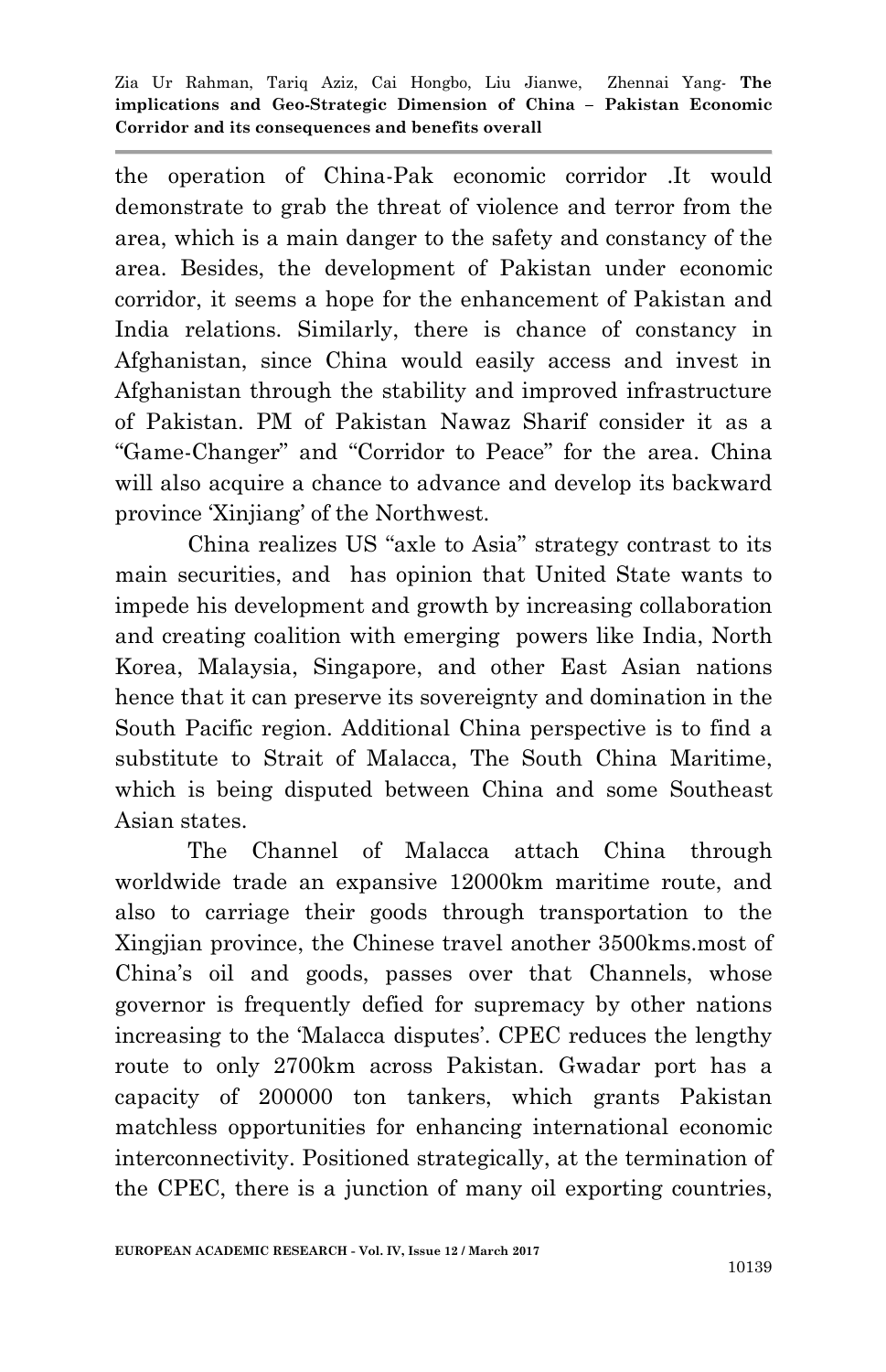Gwadar automatically become one of the important transshipment port. The Gwadar airport will be also important and predicted that there will be establishment of crude oil refineries, vigorous trade centers and the facilities to dock big ships. Unfortunately Pakistan faces even more political volatility, insurgence, ideological skirmishes, terrorism and nationalist actions as the CPEC become in evolutions. So Pakistan should develop adroit diplomatic and enhancement political reforms at home.

Of the expected external allies, Russia is to be found to get benefit from CPEC new trade routes and consequently marks a natural target for support. In recent progress Pakistan and Russia have reached to an agreement in principal, according to which Russia will be given access to warm waters of Arabian Sea through Gwadar, and Russia will also be a part of CPEC. According to dawn news the chief of the Russian federal security services (formerly KGB) visited Pakistan and met his counterpart in Pakistan and this was decided in the meeting, meanwhile a gold plated gun was also gifted to the guest, KGB aka FSS chief visiting Pakistan is very significant for Pakistan Russia relations. 5

Primarily the CPEC faced hostility from Iran who apparent it to be a rivalry and as working with India to develop its port of CHABAHAR. Though, recently in September 2015, Iran has considered choices of involvement in CPEC, the goal being to improve connectivity via road and railway networks to enlarge the possibility of trade and transport. But good things for Iran is that as part of CPEC, China and Pakistan will build the liquid natural gas (LNG) station at Gwadar and 700 km long pipelines to import LNG from China which can become the Iran-Pakistan pipeline also.

<sup>5</sup>Source: *http://defence.pk/threads/russia-to-get-access-to-warm-waters-and-be-a-partofcpec.463084/#ixzz4R1npfFOQ*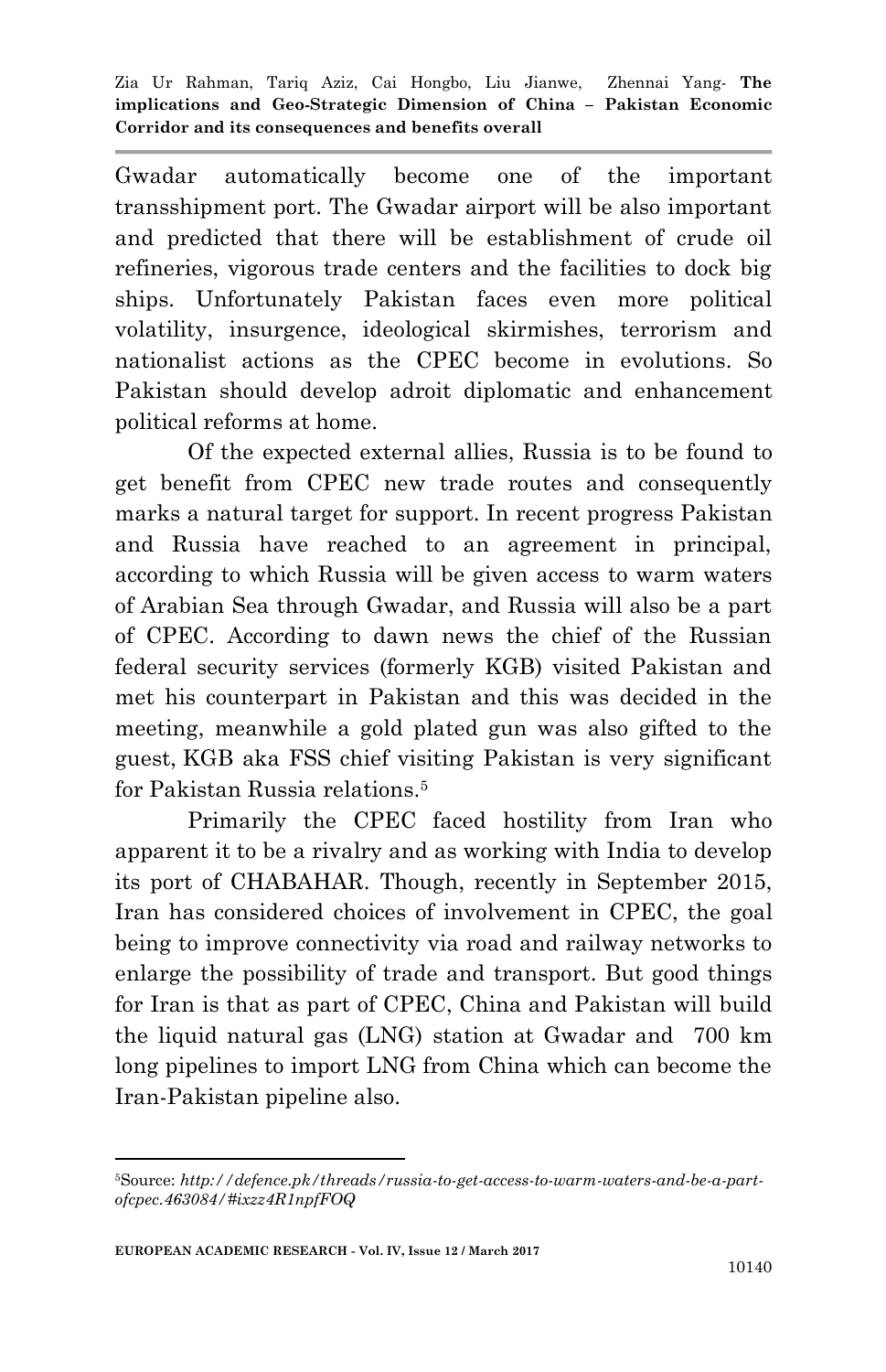In the opinion of India who have rediscovered new issue about Gilgit Baltistan who consider it a part of Indian occupied Kashmir. It visualizes severing a Pak China land link and is at discomforts to show and present new map to the world, think that Gilgit Baltistan as Indian Region, an unabashed effort to figure global view. Also, the Thar Desert in southern Pakistan with its huge coal reserves, is another place of issue due to being contributory in energy generations plan united into the corridor.Thar region could be exclusively exposed to Indian intervention. A probable for future skirmish reveals gloomily and keeps Pakistan in a risky position, with there being intimidations at its extremes, i.e. at Thar, Gilgit Baltistan, and also it the western boundary.

United Arab Emirates (UAE) also looks to be unhappy with the idea of CPEC. It is obvious and a fact that its ports play vital part in economy of UAE and once Gwadar port becomes complete and start operational it will directly or indirectly upset Dubai port, which will ultimately lose some of its business. However UAE should recognize the ground truths which show that the disadvantage of CPEC and Gwadar for UAE are not for longer period. In future, if UAE makes investment in real estate and construction in Gwadar, it can generate huge profit for UAE.

### **One Built One Road (OBOR):**

CPEC is the wider part of the Chinese governance and aspiring vision of reconstruction of olden Silk Road under the new One Belt One Road (OBOR) initiative. This would integrate countries like as Egypt in the Middle East and European countries and important global points in Eurasia. The linkage getting bigger in the form of Land Silk route and Maritime Silk route would connect the regional countries through trade leading to an economic affluent in the region. Gwadar port has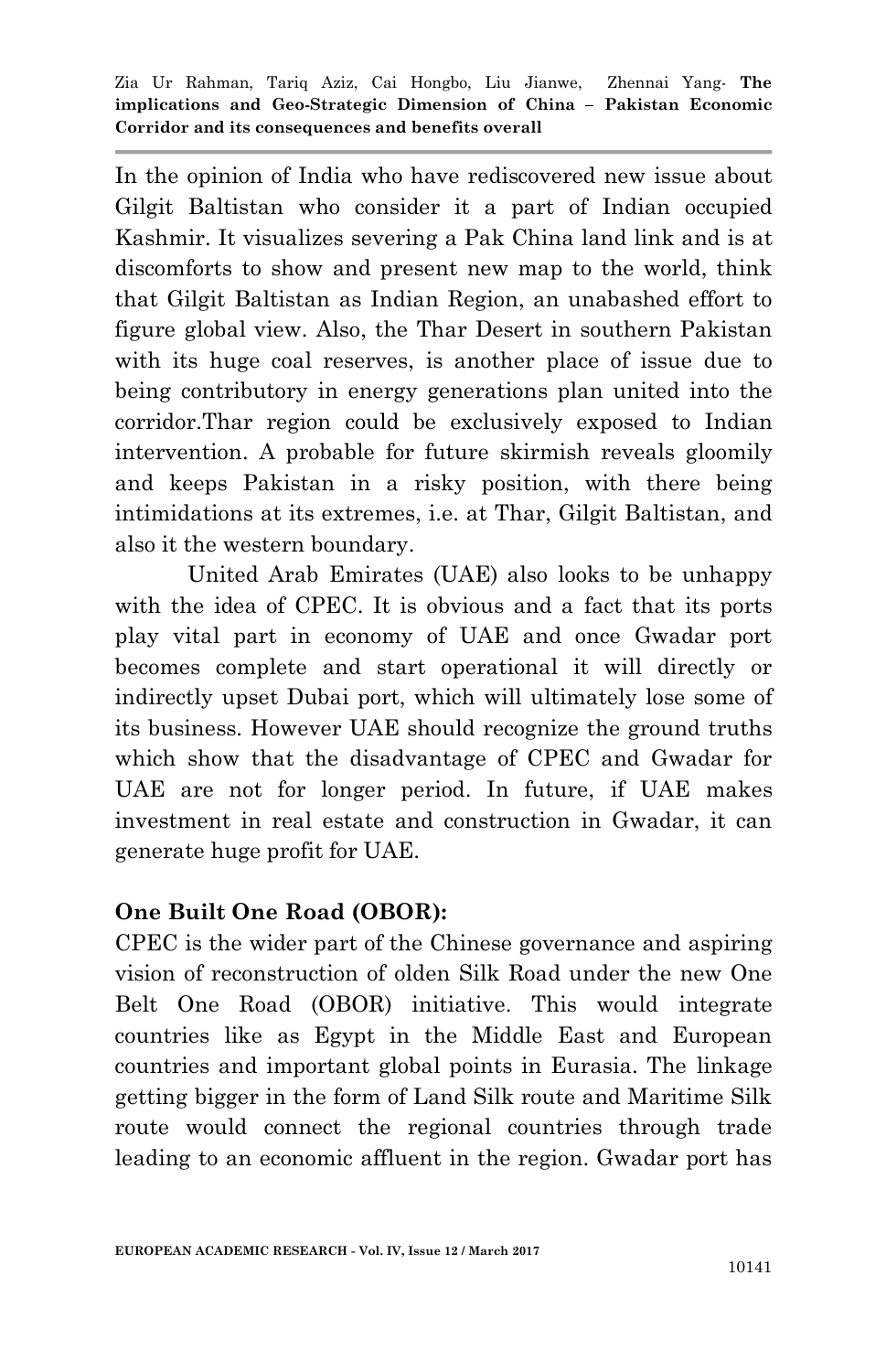the uncommon peculiarity of being one the few points where one belt and road would intersect.



The highway is very essential for China, because it has a two way use, it will open the Middle East energy sources to Chinese energy necessities and China can sell its goods into Pakistan, Afghanistan and whole Middle East. So it's a very enormous pace for Chinese economy, it will have entree to its energy wants and it will get a new and innovative market for its goods and services.

### **Security anxieties:**

Security fears are one of the main serious defy to the project and both countries are trying to cope with this challenge. An arch of violence stretches from Xinjiang to Gwadar involving of groups like the East Turkestan Islamic Movement, Tehreek-e-Taliban Pakistan, Lashkar-e-Jhangvi, Baluchistan Liberation Army, Baluchistan Liberation Front and the aggressive arms of some political parties. Most of these groups may not have an antagonism with China itself but rather intend to attacks the Chinese interests like the CPEC as a means to deal with the Pakistani state. Gwadar is the end of the Silk belt, which will connect at Kashghar via diverse communication links. The security and safety of the entire corridor and Gwadar is a real anxiety for China and Pakistan. The foremost worries are about the Kunnar and Nooristan regions of Afghanistan, where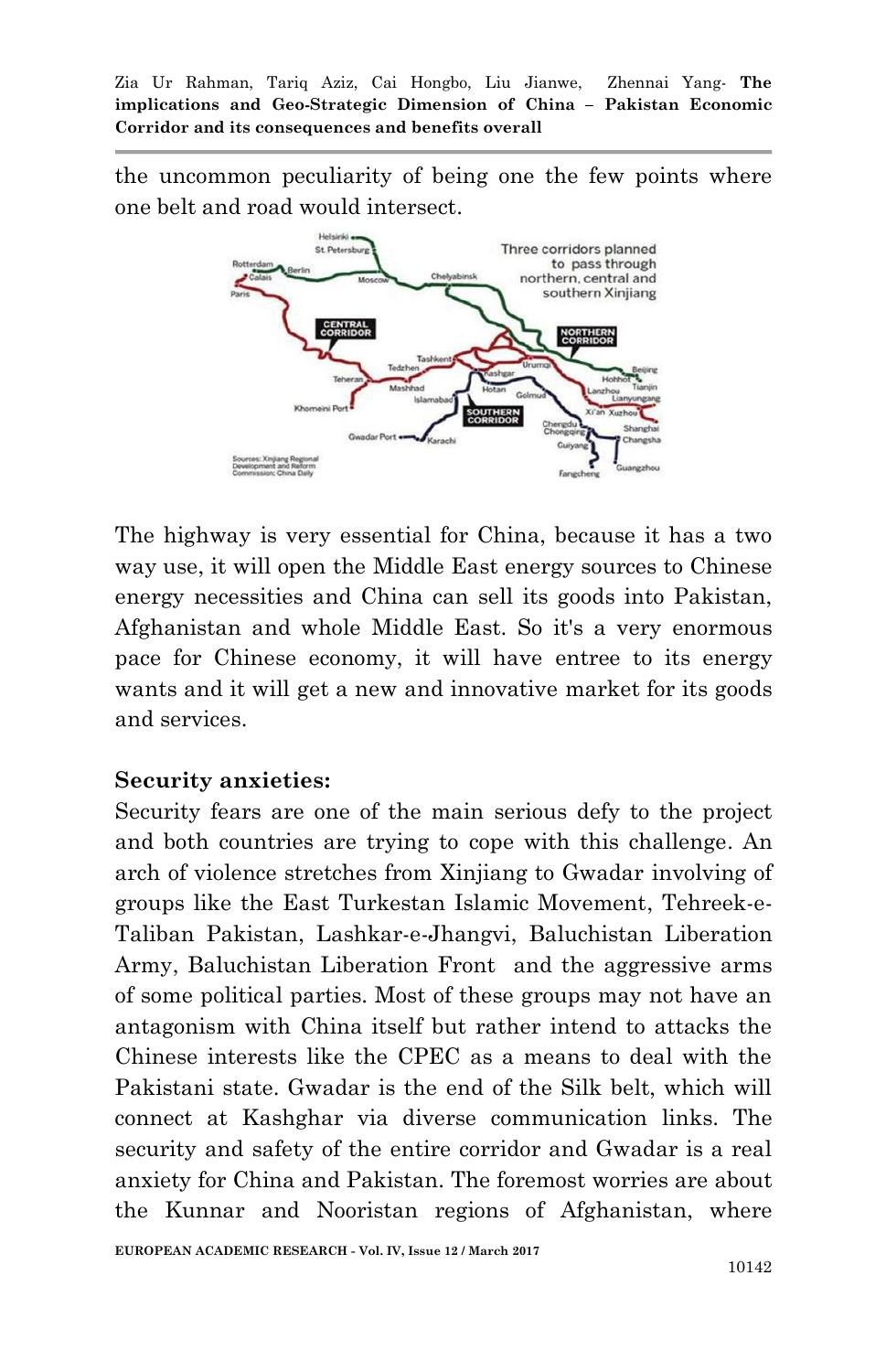several extremist groups are hiding, so it needs an improved consideration among Pakistan and Afghanistan which is vital to attain border security and safety.

Defies related in construction of the project is essential to be recognized by the government of Pakistan and undertook in time to address the hitches in the execution of it. For The security anxieties of Chinese personnel working on CPEC, a Special Security Division (SSD) have been set up. Likewise disputes associated with routes, arguments and strains must be set by the Government of Pakistan and should give the clearly mention its stance on CPEC that whether the Government of Pakistan is supporting one Province by giving all of CPEC shares to Punjab or the three Provinces and Gilgit Baltistan is also considered as part of Pakistan. As the menace awareness both countries government have to be actual, Pakistan will be provide SSD, including of 12000 young army divisions and CAF (Civil Armed Forces) arms devoted to safeguard CPEC project. 6 These projects also give access China direct entrance to the Indian Ocean and yonder, designs a main progress in China strategies to increase its influence in Central and South Asia. As China is one of the largest oil importuning country, energy security is a crucial anxiety. It acquires a pipelines that nearly expand from the Gulf to China, which decreasing thousands of kilometers of maritime via Southeast Asia.<sup>7</sup>

<sup>6</sup>China Pakistan Economic Corridor (CPEC)" Dr. Dhrubajyoti Bhattacharjee. Indian Council of World Affair, Issue Brief 12 May, 2015

<sup>7</sup>CPEC: Challenges and Opportunities for Pakistan", Massarrat Abid and Ayesha Ashfaq. *Pakistan Vision Vol. 16 No. 2*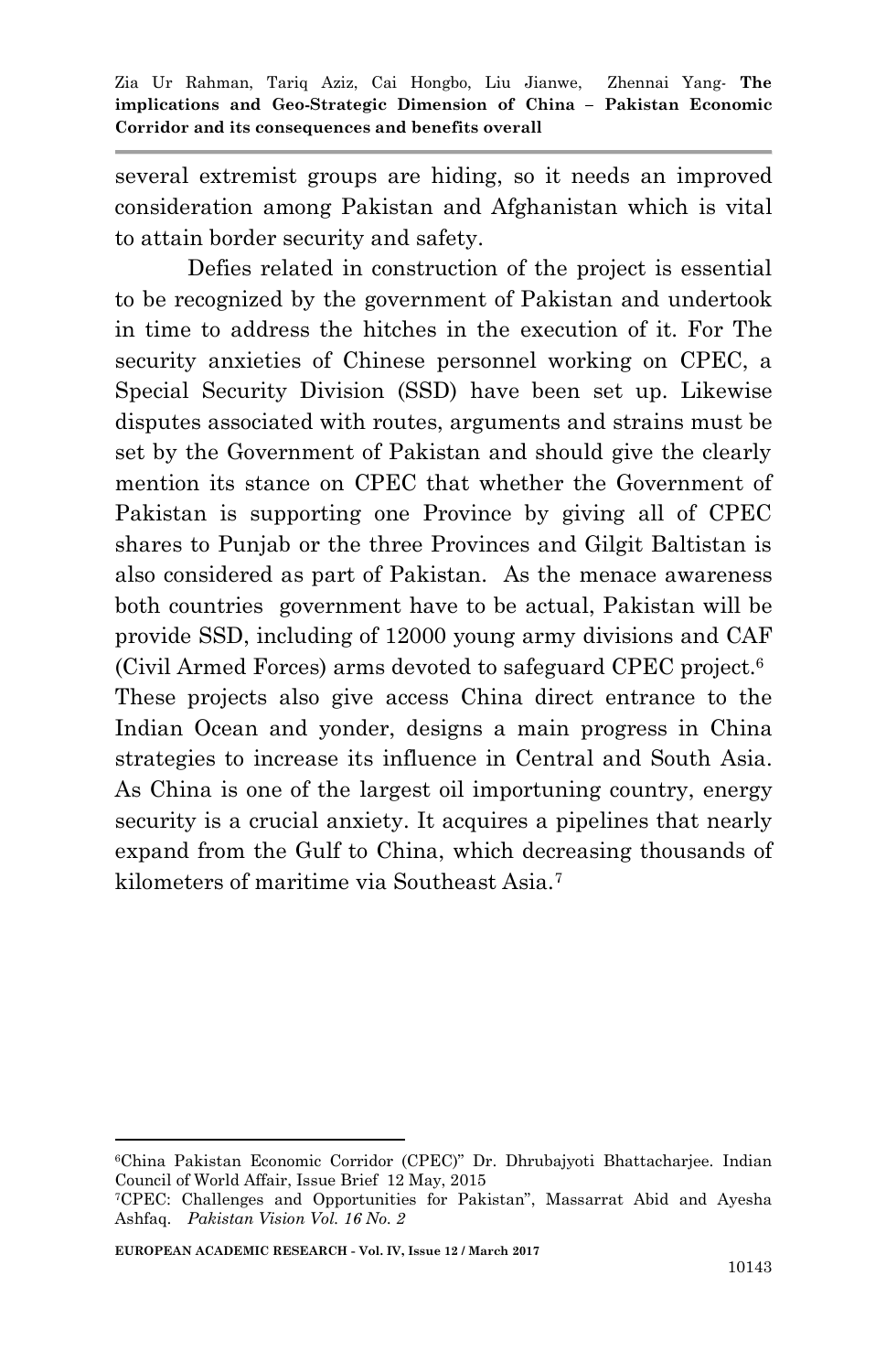

### **Political anxieties:**

The absence of political coherence is the key challenge to execution of the CPEC project. Some sub nationalist parties in all the provinces have stated profound requests about the project, demanding that there is an alteration in the routes by the Federal Government and only favor the eastern provinces of Pakistan and divest the western provinces. The underdeveloped provinces of Baluchistan and Khyber Pakhtunkhwa have expressed an objections over the planned new route, which can hinder the accomplishment of the project. There is a need to bring political coherence in all the provinces of Pakistan because it is essential at present-day, when Pakistan is going to join the sprint for economic growth, development and regional integration it should involve all the Provinces in this Project and give them their rights.

In fact the operation of the CPEC project has driven a sequence of national political discussions in Pakistan. Firstly, an argument arose among the provinces and the political parties over the route and railway between Gwadar in the country"s southwest and China in the northeast. This clash has meanwhile given way to general agreement that there should be several routes benefitting and promoting as many provinces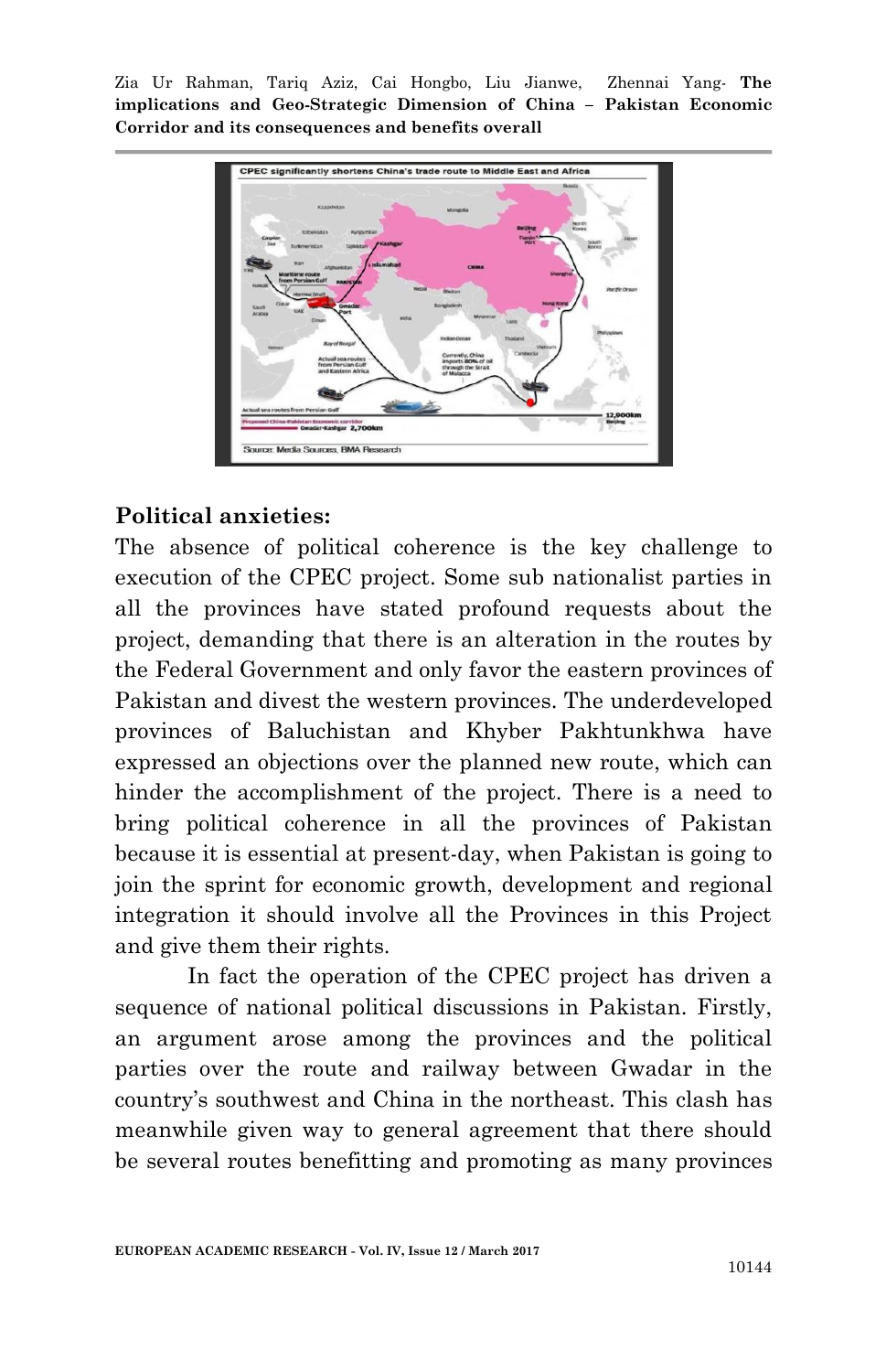as possible. But there is still continuing dispute over whether the eastern or western routes should complete first.

**Eastern route:** The eastern route will run through only a few regions of Baluchistan and Khyber Pakhtunkhwa. This alteration in original plan got some critique from ministers of these provinces because the new route will divest their particular provinces of progress, development and employment prospects.

**Western route:** it is considered the original route which the government declares it has delayed till the eastern route of the corridor is finalized. Conferring to the western route proposal, which starts from Gwadar and goes through some southern and eastern districts of Baluchistan, and some districts in South Punjab to reach D.I. Khan in KPK respectively. From D.I. Khan it further spreads to Islamabad and Abbottabad and from there forwards the route joins with eastern route. The western route will have an extra regional connectivity linking to Afghanistan via Chaman and will attach to Iran through Quetta‐Kho‐e‐ Taftan link".<sup>8</sup> The western route is the original one but Pakistani politicians change the route for their political gain to get more vote as Punjab is the populated Province of Pakistan having more seats in the National Assembly and only promote that area to whom which it belongs. The currently approved Hakla-Yarak motor way is not the western route decided in national consensus of 28th may 2015 there is no western route in the files of Islamabad and the land of KPK<sup>9</sup> .

Actually CPEC is the name of multiple roads of one corridor, in Pakistan there are three major routes having several roads are the part of this project, western route, eastern and central route all of these three routes will be connected

<sup>8</sup>The Geo‐Strategic Dimension and Challenges" Majid Mahmood China – Pakistan EconomicCorridor

<sup>9</sup>Dr Sayed Alam" member of APC talking to local talk show program Khyber news.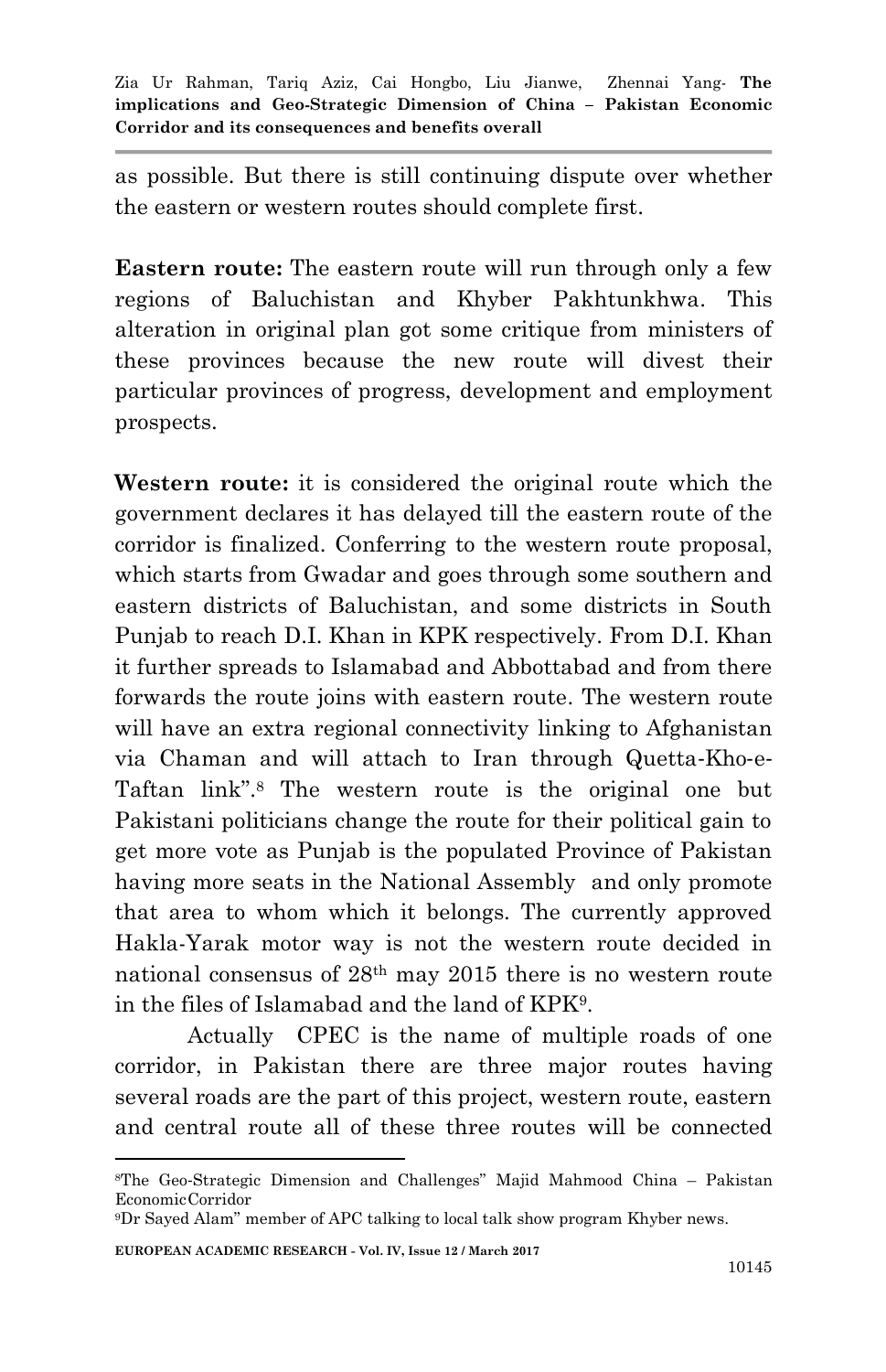through highways and motor ways. However, western route is more vital relatively than others because it will open the door of prosperity and development in Baluchistan and KPK which are the backward province in Pakistan, because Chinese investors will establish their manufacturing zones on this route, which will upsurge the chance of employment in these far-flung and underdeveloped regions but unfortunately some political entities are defaming both of the Provinces and showing a very bad image that there is no peace , they are terrorists and extremists which is totally wrong. In fact the People of these two Provinces are famous for hospitality, peace keeping, bravery, harmony and Solidarity of the country.

**Map of the Western Route of China-Pak economics corridor as Decided on the Time of All Parties Conference held in Islamabad on May 28, 2015.**



https://www.google.com/search?q=maps+of+China-**Source:** Pakistan+Economic+Corridor

## **The perspective of CPEC for both countries and several contract signed are:**

### **The Chinese Perspective:**

By investing profoundly on the economic corridor, China has made an effort to achieve various benefits of its own. Energy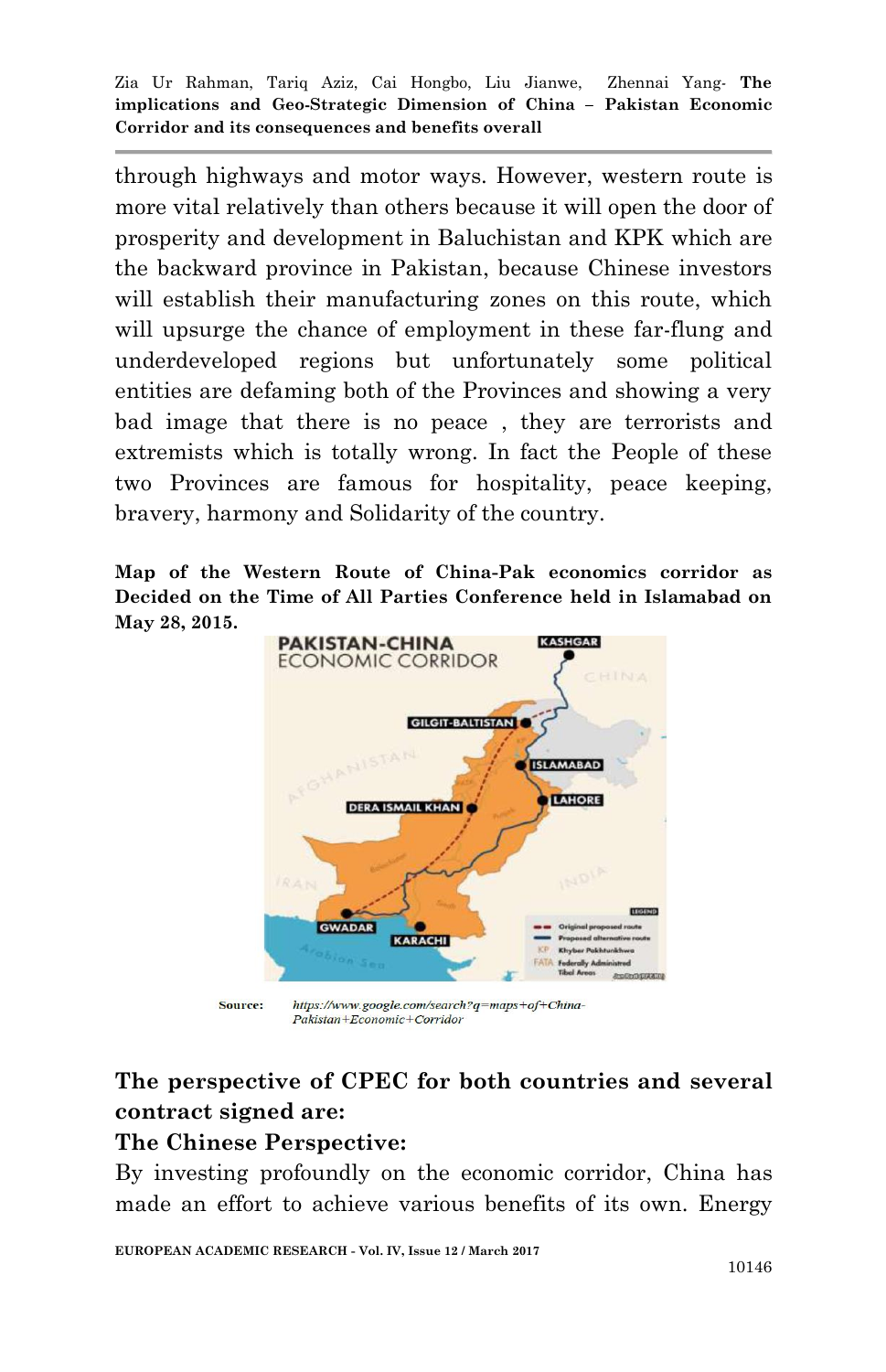and various projects of about 46B dollars will be completed in more than six years, where Chinese enterprises will be capable to work on projects as profit making bodies. According as media news, the Chinese state and its banks would lend it to its own corporations to carry out the projects, thus makes it a profitable ventures.

## **Energy Resources, Easy Access to Africa, Middle East and the Europe in the future.**

China needs energy, and it is truth that every developing or developed country needs energy for further development and make the country a hot destination for investment on the globe. By investing in Pakistan, China has taken its first step in the long journey it has planned. Through Pakistan, it can gain ease of access to markets of Middle East and then to Africa and if possible, Europe.

### **The Pakistani Perspective:**

The foremost attainment of Pakistan is to fasten with China as to discover a quick and resilient solution to the widespread energy crunch that has immersed it. The planned project would endeavor to solve derelict electricity short fall, which consume about 2 % off the Pakistan GDP each years annually and will augment 10400 MG to Pakistan energy grid stations through coal, nuclear and renewable energy projects. Both countries have signed agreements on 20 April worth of 28B US dollars to instantly begin "early harvest" projects, it contain; Punjab solar power park (1000MW); Suki Kanari (KPK,870MW) & (Karot, Azad Jammu Kashmir), hydropower project (720MW); three wind power projects at Thatta of United Energy Pakistan (100MW), Sachal and Hydro-China (50MW) both respectively; Chinese government's concessional loans for the second phase up gradation of Karakorum Highway (Havelian to Thakot); Karachi-Lahore Motorway (Multan to Sukkur), Gwadar Port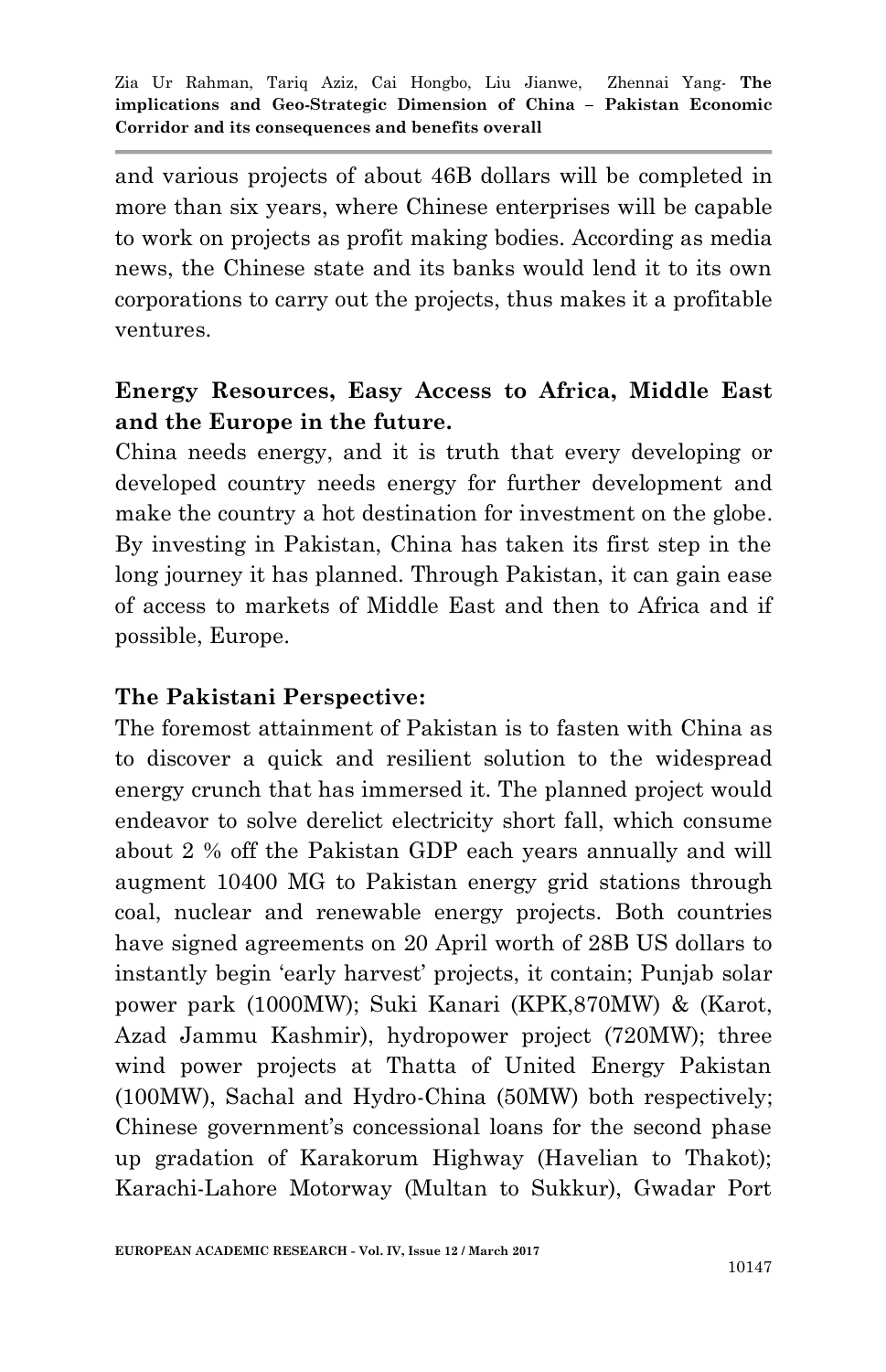east-bay expressway project and Gwadar international airport; providing of material for tackling climate change; projects in the Gwadar Port area and establishing of China Pakistan Joint Cotton Biotech Laboratory and China-Pakistan Joint Marine Research Centre.

A contract for assistance among the State Administration of Press, Publication, Radio, Films and Television of China and Pakistan"s Ministry of Information, Broadcasting and National Heritage and a three-party agreement between China Central Television and PTV and Pakistan Television Foundation for rebroadcasting of CCTV-NEWS/CCTV-9 Documentary in Pakistan were also signed. Protocol agreements were signed on the establishment of sistercities relationship between Chengdu, China"s Sichuan province and Lahore; Zhuhai, Guangdong province and Gwadar and Karamay (Xinjiang Uyghur) and Gwadar.

Another agreement was signed on the Gwadar-Nawabshah LNG terminal and pipeline project. Commercial agreement and contracts on financing for Lahore Orange Line Metro Train project, Port Qasim 2x660MW (1320MW) coal-fired power plant, Jhimpir wind power project, Thar Block II 3.8 million tons coal production per annum and Thar Block II 2x330MW (660MW) coal-fired power project.

A financial cooperation contract was signed by China Development Corporation and Habib Bank Limited for the implementation of the CPEC. A MOU between WAPDA, PPIB and China Three Gorges Corporation (CTG) for cooperation in development of hydropower projects and Silk Road Fund on the development of private hydropower projects were signed.

A financing facility contract among Industrial and Commercial Bank of China (ICBC), PCC of China and HDPPL for Dawood wind power project and a framework agreement on financial services corporation between ICBC and HBL for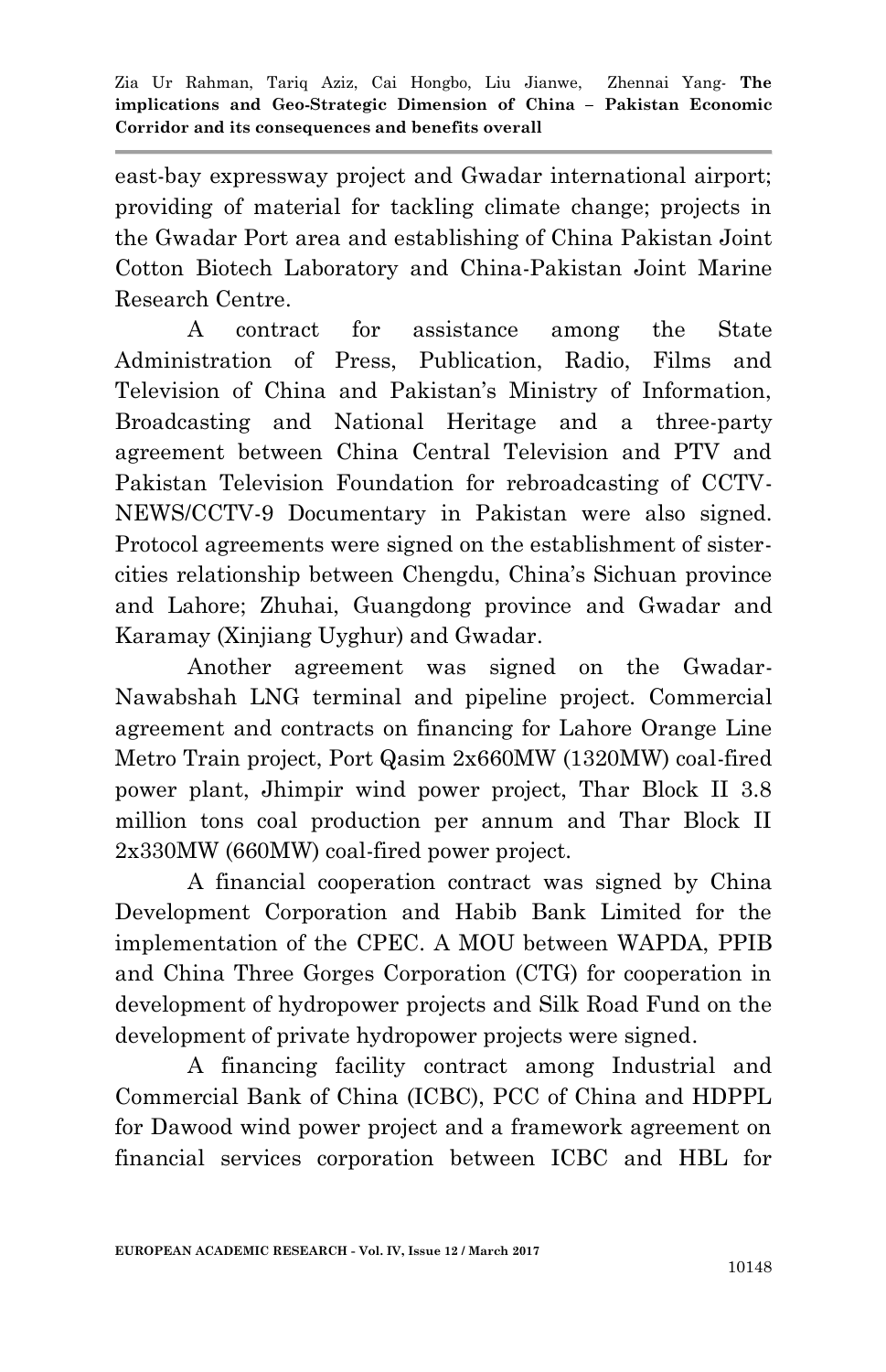promoting Chinese investments and development of industrial parks in Pakistan were also signed.

### **Future Prospects:**

From the above study we found that China is now tied up in an unmatched close mutual collaboration with Pakistan through a variety of ranges. From a local, national and global political side, and support its relationships with Pakistan. Apart from India, regional powers such as the US, Arab states, and Iran, are optimistic about China takes charge for keeping regional order in Afghanistan and Pakistan. Also other SAARC countries may get closer to China in hope of such investment and partnership. Central Asian Republics states which are land lock and have lavish of natural resources like Uzbekistan, Turkmenistan, Tajikistan, Kazakhstan are keen to get into close relations with china and Pakistan and get access to the sea and broadening of energy channel which CPEC project can achieve.

Consequently, in the imaginable upcoming decades, both nation relationships as well as the increase of China influence in Central and South Asia will develop further as they pursues the "One Belt and One Road" initiative, slowly changing the United states prevailed status-quo. Subsequent his growth to supremacy, president Xi has made key modifications to China external policy and had no longer ready to show a passive and low key roles, and have seek great power position reliable with its particular supremacy which can affect the international.<sup>10</sup>

<sup>10</sup> Report, the Strategic Importance of Chinese-Pakistani Relations". Al Jazeera Centre for Studies Tel: +974-40158384 *jcforstudies@aljazeera.net Http://studies.aljazeera.n*  By Raymond Lee 3 August 2016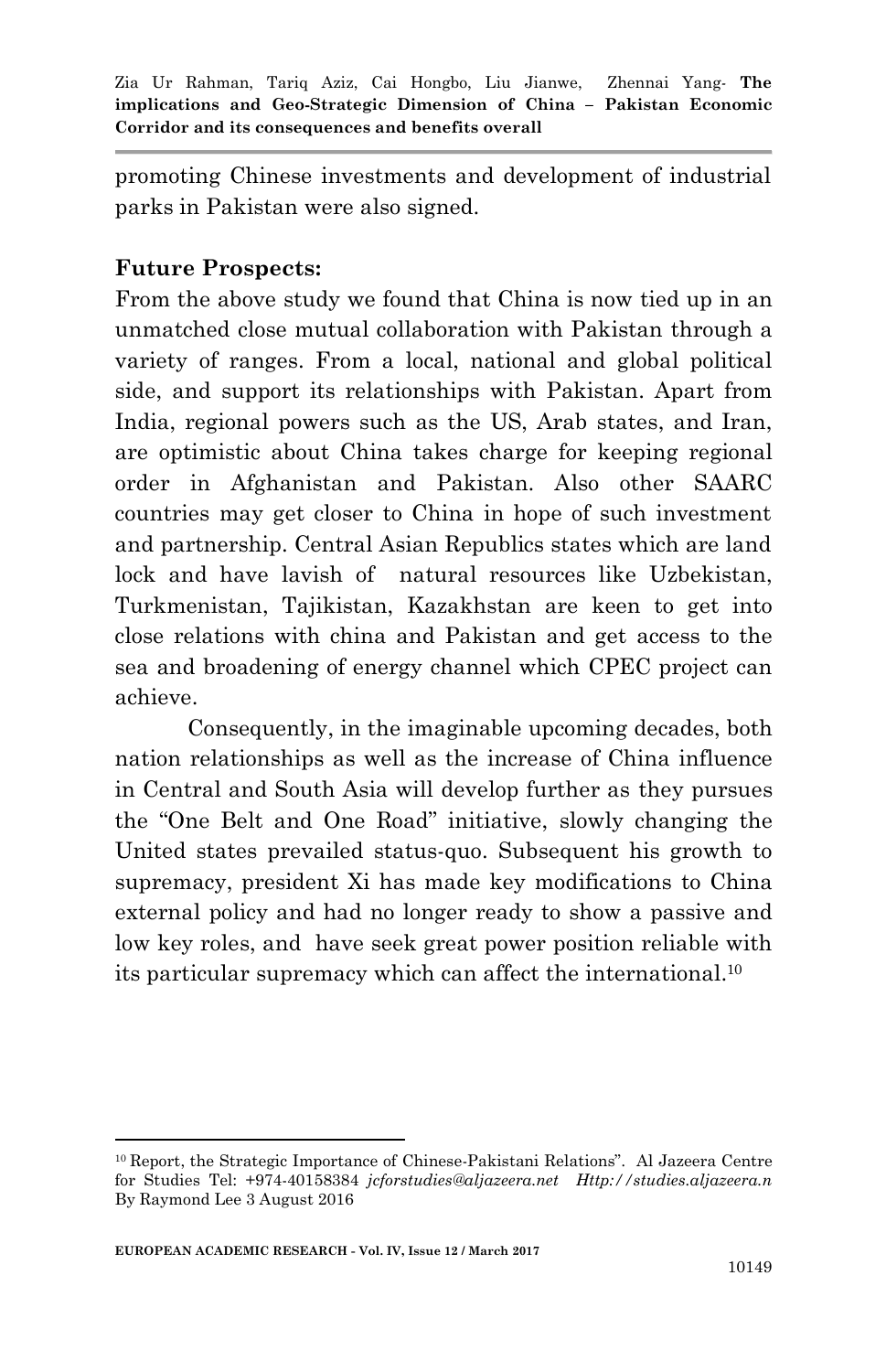### **CONCLUSIONS AND SUGGESTIONS:**

Leaders and peoples of Pakistan describes the Corridor project as a game changer not only for Pakistan but for the region as well. Though, the fruits of corridor will be yield in the coming decades. So it needs a continuous grit on part of both countries to stay stable on the advancement. <sup>11</sup> Also, protections are required against corruption and dishonesty. Pakistan will have to deliver safety to engineers, technicians, workers and labor who works on the projects. Corridor project will eliminate energy crunches of Pakistan while linking the economy of Pakistan with its neighbors. India is only missed from the linkage project and upraised complaints to the planned building of the projects over Gilgit-Baltistan territory. China commitment with Pakistan give a chance to counter balance the Indian-US strategic relation. <sup>12</sup> The ten energy project comprised beneath the corridor umbrella are crucial and serious to fulfill Pakistan power necessities. Some may face financing and implementation difficulties as a result. It seems vital to create a neutral mechanism to address and resolve objections quickly, obviously, honestly and fairly. Also, disputes about the routes disagreements and strains among several

*[http://issi.org.pk/wpcontent/uploads/2015/12/Sherbaz\\_3435\\_SS\\_41\\_20142015.pdf](http://issi.org.pk/wpcontent/uploads/2015/12/Sherbaz_3435_SS_41_20142015.pdf)* Moonis Ahmar "Strategic Meaning of the China-Pakistan Economic Corridor".

<sup>1</sup> <sup>11</sup>Dr. Hasan Askari Rizvi, "The China-Pakistan Economic Corridor: Regional Cooperation and Socio-Economic Development", *[http://issi.org.pk/wp](http://issi.org.pk/wp-content/uploads/2015/12/Hasan-Askari-Rizvi_3435_SS_41_20142015.pdf)[content/uploads/2015/12/Hasan-Askari-Rizvi\\_3435\\_SS\\_41\\_20142015.pdf](http://issi.org.pk/wp-content/uploads/2015/12/Hasan-Askari-Rizvi_3435_SS_41_20142015.pdf)*

Mir Sherbaz Khetran, "The Potential and Prospects of Gwadar Port", Institute of Strategic Studies Islamabad (ISSI), *Institute of Strategic Studies Islamabad (ISSI) Journal*, *Vol. 34 and 35, No. 4 and 1, (Winter 2014 and Summer 2015): 73, (accessed April 10, 2016),*

Christian Wagner *"*The Effects of the China-Pakistan Economic Corridor on India-Pakistan Relations", Stiftung Wissenschaft und Politik German Institute for International and Security Affairs 25 April 2016

Shreya Talwar Research Intern, *CAPS*CHINA--‐"Pakistan economic corridor and its geopolitical implications". Centre for Air Power Study (CAPS). Forum for national security Studies (FNSS) CapsInfocus 22 June 2015 *www.capsindia.org*

The China-Pakistan Economic Corridor *"Regional Dynamics and China's Geopolitical Ambitions"* by Louis Ritzinger National Bureau of Asian Research, Commentary Published: August 5, 2015